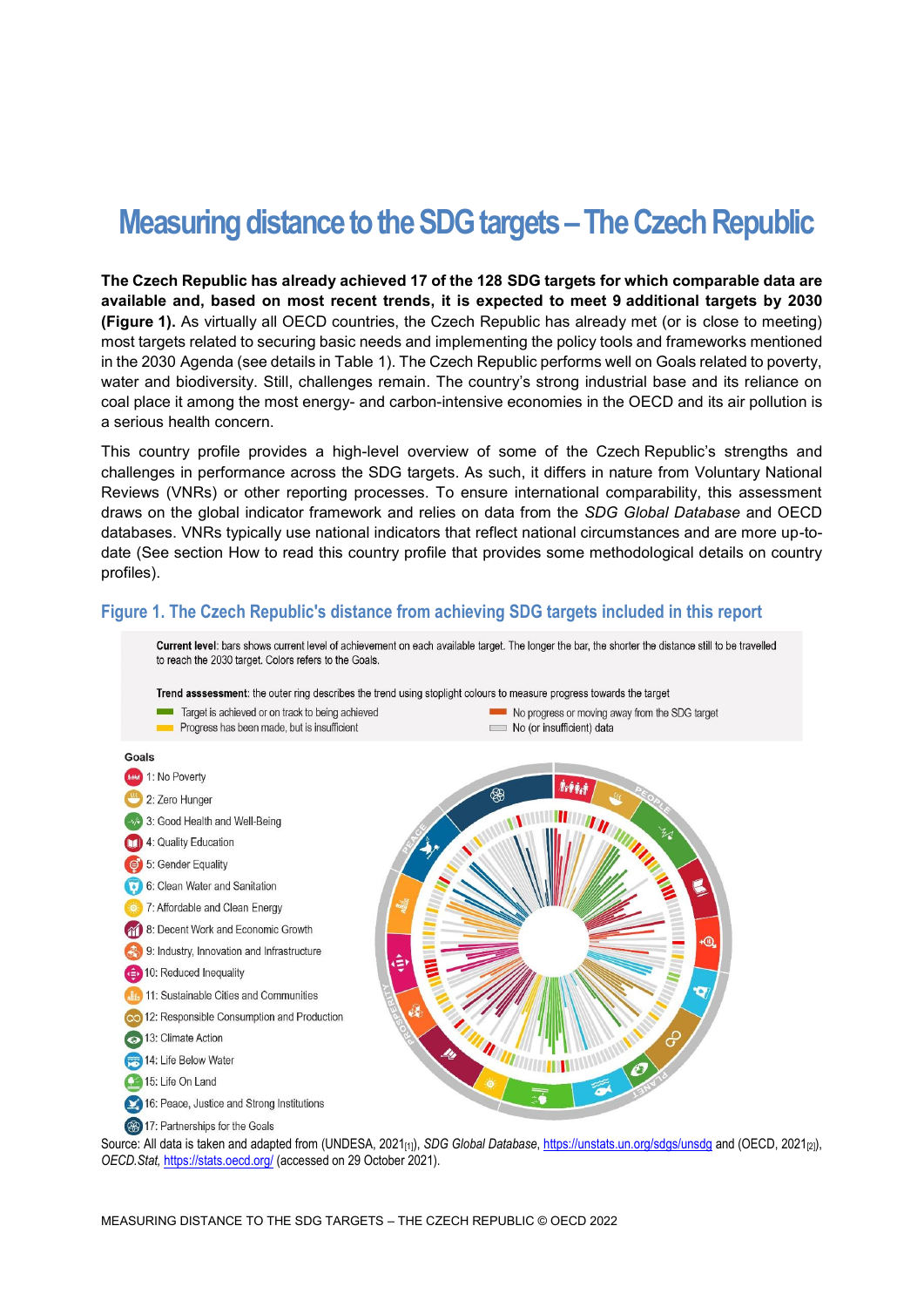## **Main strengths**

**Income inequality and poverty are among the lowest in the OECD area**. The Czech Republic has one of the lowest poverty rates in the OECD, with a relative income poverty rate of 6% in 2018 and a multidimensional poverty rate of 12%, well below the OECD average (Targets 1.2 and 10.2), while the income of the bottom 40% of the distribution is growing faster than the national average (Target 10.1). Such a low level of poverty is partly explained by a strong, though volatile, economic growth (Target 8.1). Since transitioning from central planning, the service sector has expanded and manufacturing has become tightly integrated into global value chains. In 2020, the Czech Republic had the third highest share of manufacturing value added in GDP, at 25% (Target 9.2). The low poverty rate is also explained by the dynamism of the labour market. The unemployment rate has been continuously declining over the past decade and is now at 2.5%, one of the lowest among OECD countries (Target 8.5). Still, earnings remain below the OECD average (Target 8.5) and convergence of income levels towards the OECD average has stalled, reflecting weak labour productivity growth (Target 8.2).

**On the environmental side, the Czech Republic performs well on water (Goal 6) and biodiversity (Goal 15).** Substantial progress has been made in expanding protected areas, which cover 22% of the territory (above the Aichi target of 17%), with almost all terrestrial, freshwater and mountain areas that are considered key for biodiversity already protected (Targets 15.1 and 15.4). While the loss of biodiversity is a global concern, the conservation status of major species in the Czech Republic is better than in most OECD countries (Target 15.5). On water, despite scarce freshwater resources compared to other OECD countries, water stress remains low thanks to below-average and declining abstraction levels (Target 6.4). EU funds helped increase the share of population connected to public sewage treatment plants to 83% in 2019, in line with the OECD average. In turn, better access to wastewater treatment has helped improve water quality although the status of groundwater bodies remains unsatisfactory (Target 6.3).

## **Main challenges**

**Tackling unequal opportunities for minorities and women requires further efforts.** There is scope to improve the legal framework that aims at fostering gender equality (Targets 5.1 and 5.3). Women are underrepresented in leadership positions in both the public and economic spheres (Targets 5.5 and 16.7) – around a quarter of seats in national parliament are held by women. Beyond gender inequality, more should be done to meet targets relating to equality of opportunity. Only six in ten people believe that the Czech Republic is a good place to live for racial and ethnic minorities (Target 10.3). The Czech Republic also reports a low score on diversity of central government workforce and is thus far from meeting Target 16.7 on inclusive decision-making.

**The Czech economy is among the most energy- and carbon-intensive in the OECD** due to its strong industrial base and heavy reliance on coal. Although declining, the intensity of greenhouse gas emissions per unit of GDP (as well as per unit of manufacturing value added) remains high (Targets 13.2 and 9.4). Energy intensive industrial activities and growing road traffic expose population to high levels of air pollution (Target 11.6). The material intensity of the Czech economy is also high (but close to the OECD average) due to large amount of coal and construction materials used in production. Still, on this front, it is not among the most intensive OECD economies. Since 2000, domestic material consumption has decreased while GDP increased, suggesting improvement in material productivity. At the same time, intensive agricultural activities exacerbate environmental challenges. Consumption of nitrogen fertiliser per hectare of agricultural land had been increasing and now exceeds the OECD average by 60% (Target 2.4).

**The Czech Republic is also far away from reaching some of the targets relating to health.** The health system provides a broad benefits package and few households report large health expenditures, (Target 3.8). Still, mortality due to non-communicable diseases is higher than the OECD average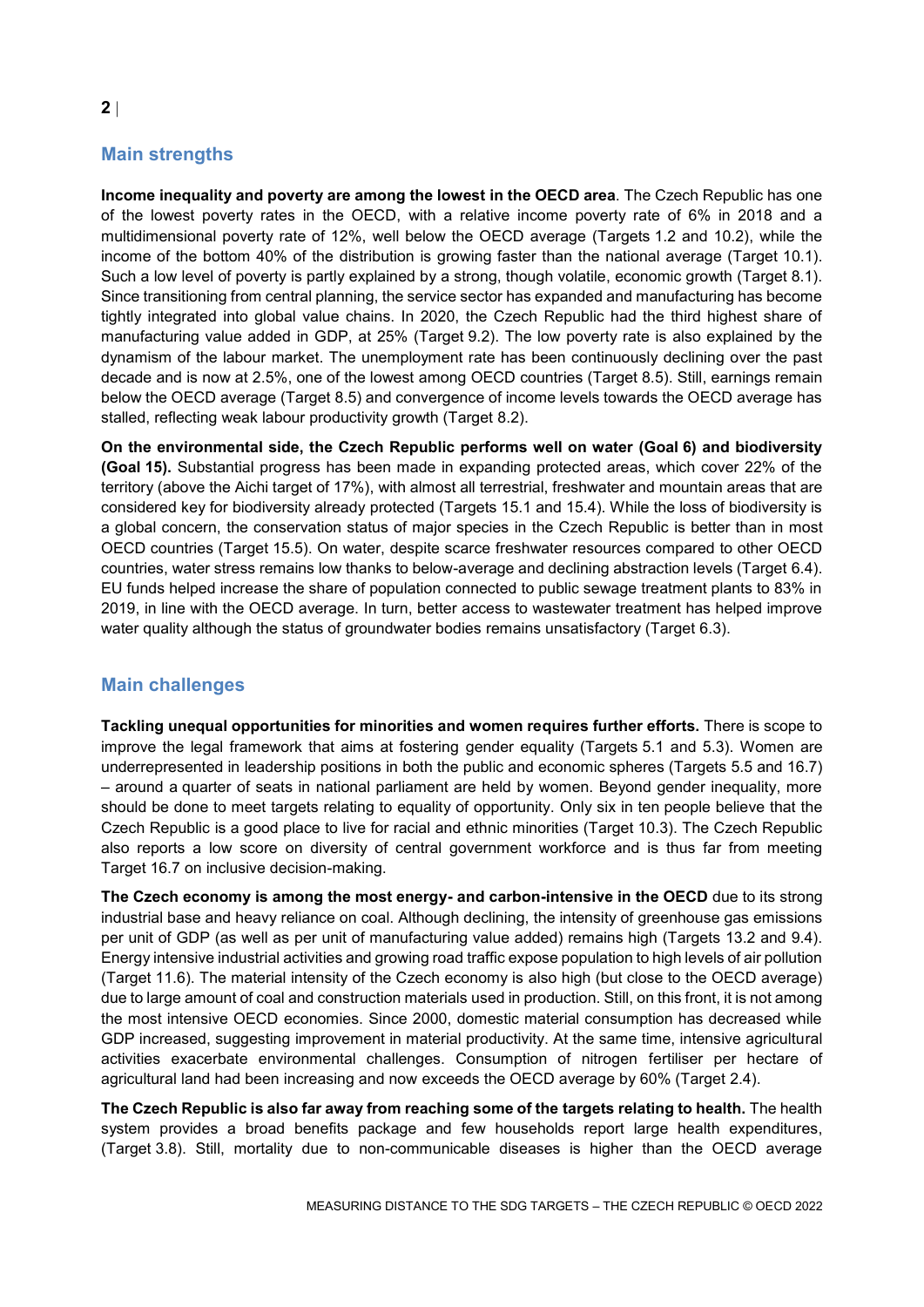(Target 3.4). Among other causes, this relates to behavioural risk factors – particularly poor diet, smoking and alcohol consumption. Obesity rates have steadily increased over the past 15 years and are now around 20 % for adults (Target 2.2), contributing to high prevalence of diabetes and other diet-related diseases. Alcohol consumption is among the highest in the OECD (Target 3.5).

#### **Statistical gaps**

**Like in many other OECD countries, data availability remains a challenge when measuring distances to targets** (see the Overview chapter for details). For the Czech Republic, available data on the level of the different indicators allow covering 128 of the 169 targets. As shown in [Figure](#page-2-0) 2 below, indicator coverage is uneven across the 17 goals. While nine Goals (within the Prosperity, Planet and People categories) have most of their targets covered (the indicator coverage exceeds 80%), coverage is much lower for Goal 5 on gender equality with around half of its targets covered, and for Goal 14 on life below water with 30% – the Czech Republic is a landlocked country and some Goal 14 Targets may not apply. Data gaps become starker when focusing on performance indicators, excluding those relating to contextual information. In this case, coverage exceeds 80% for only three goals (Goals 3, 4 and 10). Moreover, for eight goals (including all five Goals of the Planet category, 5 on gender equality, 11 on cities and 17 on partnerships), data are lacking to monitor progress over time for more than two in three targets.



## <span id="page-2-0"></span>**Figure 2. The Czech Republic's share of the 2030 Agenda's targets covered by at least one indicator, by goal**

Note: The figure represents the Czech Republic's share of targets covered by at least one indicator for each SDG. Numbers from 1 to 17 stand for the goals: 1 No poverty, 2 Zero hunger, 3 Good health and well-being, 4 Quality education, 5 Gender equality, 6 Clean water and sanitation, 7 Affordable and clean energy, 8 Decent work and economic growth, 9 Industry, innovation and infrastructure, 10 Reduced inequalities, 11 Sustainable cities and communities, 12 Responsible consumption and production, 13 Climate action, 14 Life below water, 15 Life on land, 16 Peace, justice and strong institutions and 17 Partnerships for the goals. These goals are grouped under five broad themes (the "5Ps"): People, Planet, Prosperity, Peace and Partnership. Beyond data availability, other statistical gaps such as timeliness or granularity also need to be considered. For instance, given the lag in available data, the effects of the pandemic on current distance and trajectories may not be reflected in the estimates.

Source: All data is taken and adapted from (UNDESA, 2021<sub>[1]</sub>), *SDG Global Database*[, https://unstats.un.org/sdgs/unsdg](https://unstats.un.org/sdgs/unsdg) and (OECD, 2021<sub>[2]</sub>), *OECD.Stat,* <https://stats.oecd.org/> (accessed on 29 October 2021).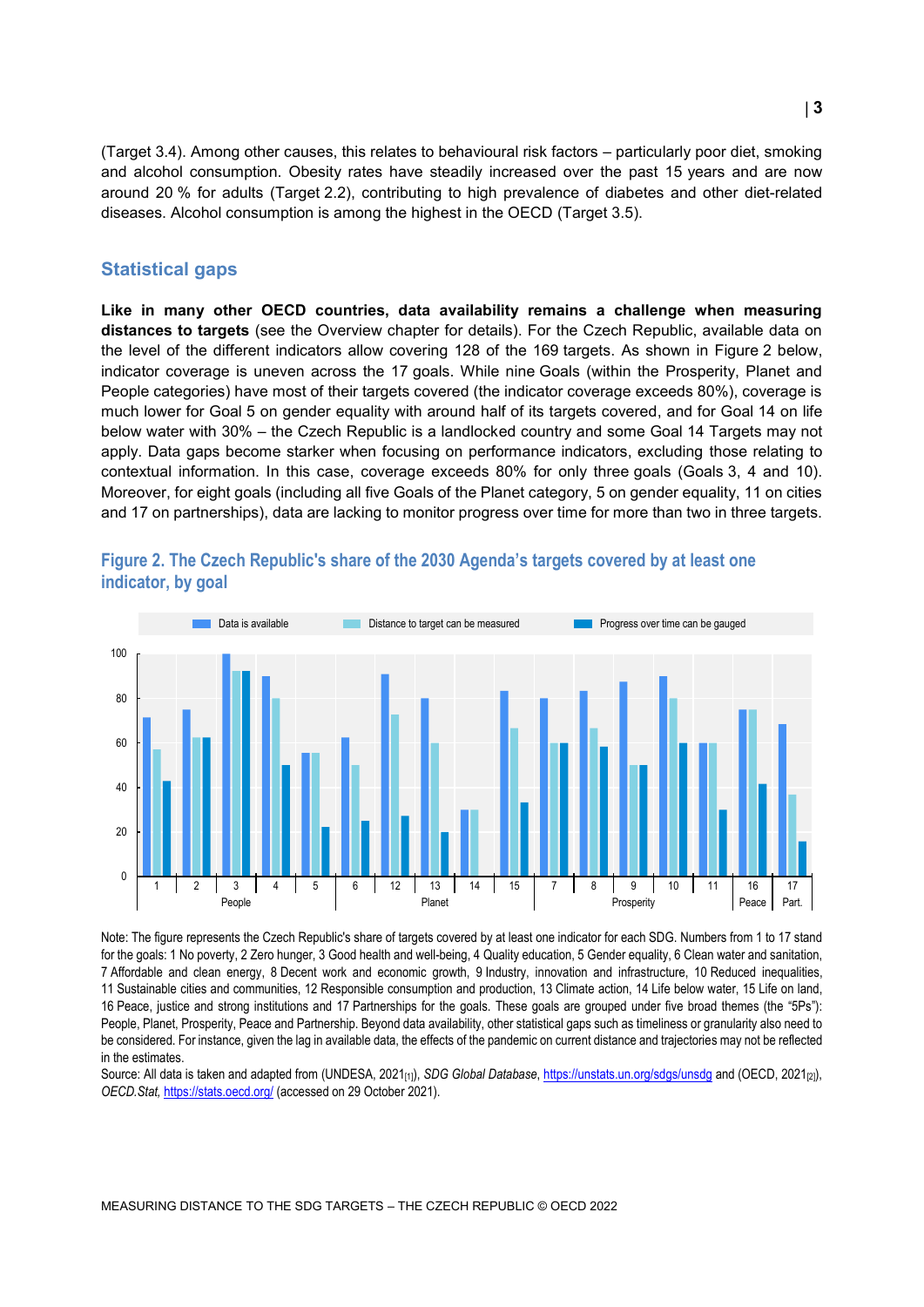# **Detailed information**

While some SDG Targets are, on average, close to being met, performance is very uneven across the 17 Goals of the 2030 Agenda for Sustainable Development. [Table](#page-3-0) 1 presents an overview of The Czech Republic's progress towards targets based on available data for each of the 17 Goals. It shows that distances to Targets and trends over time differ significantly even when considering a specific goal.

| Goal           | Target | Short Label                           | Distance to<br>Target<br>(s.u.) | <b>Trend Assessment</b>                                              | OECD<br>Average<br>distance<br>(s.u.) | <b>OECD Trend Assessment</b>                                         |
|----------------|--------|---------------------------------------|---------------------------------|----------------------------------------------------------------------|---------------------------------------|----------------------------------------------------------------------|
| $\mathbf{1}$   | 1.1    | Extreme poverty                       | 0.00                            | Target is achieved or on<br>track to being achieved                  | 0.00                                  | Target is achieved or on<br>track to being achieved                  |
| $\mathbf{1}$   | 1.2    | Poverty in all its dimensions         | 0.22                            | No progress or moving<br>away from the SDG target                    | 1.41                                  | No progress or moving<br>away from the SDG target                    |
| $\mathbf{1}$   | 1.3    | Social protection coverage            | 1.06                            | No progress or moving<br>away from the SDG target                    | 0.80                                  | No progress or moving<br>away from the SDG target                    |
| 1              | 1.5    | Resilience to shocks                  | 0.46                            | n.a.                                                                 | 1.00                                  | n.a.                                                                 |
| $\overline{2}$ | 2.1    | Hunger                                | 0.07                            | Target is achieved or on<br>track to being achieved                  | 0.28                                  | No progress or moving<br>away from the SDG target                    |
| $\overline{2}$ | 2.2    | Malnutrition                          | 3.19                            | No progress or moving<br>away from the SDG target                    | 2.46                                  | No progress or moving<br>away from the SDG target                    |
| $\overline{2}$ | 2.4    | Sustainable production                | 2.12                            | No progress or moving<br>away from the SDG target                    | 1.34                                  | No progress or moving<br>away from the SDG target                    |
| $\overline{2}$ | 2.5    | Diversity of seeds and<br>livestocks* | 4.00                            | No progress or moving<br>away from the SDG target                    | 3.59                                  | No progress or moving<br>away from the SDG target                    |
| $\overline{2}$ | 2.c    | Food prices anomalies                 | 0.00                            | Target is achieved or on<br>track to being achieved                  | 0.00                                  | Target is achieved or on<br>track to being achieved                  |
| 3              | 3.1    | Maternal mortality                    | 0.00                            | Target is achieved or on<br>track to being achieved                  | 0.00                                  | Target is achieved or on<br>track to being achieved                  |
| 3              | 3.2    | Death of newborns and<br>children     | 0.00                            | Target is achieved or on<br>track to being achieved                  | 0.00                                  | Target is achieved or on<br>track to being achieved                  |
| 3              | 3.3    | Communicable diseases                 | 0.17                            | Target is achieved or on<br>track to being achieved                  | 0.56                                  | Progress has been made,<br>but is insufficient to meet<br>the target |
| 3              | 3.4    | Premature mortality                   | 1.56                            | Progress has been made,<br>but is insufficient to meet<br>the target | 1.26                                  | Progress has been made,<br>but is insufficient to meet<br>the target |
| 3              | 3.5    | Prevention of Substance<br>abuse      | 1.03                            | No progress or moving<br>away from the SDG target                    | 0.63                                  | Progress has been made,<br>but is insufficient to meet<br>the target |
| 3              | 3.6    | Road traffic accidents*               | 0.76                            | Progress has been made,<br>but is insufficient to meet<br>the target | 0.78                                  | Progress has been made,<br>but is insufficient to meet<br>the target |
| 3              | 3.7    | Access to sexual health-care          | 0.42                            | No progress or moving<br>away from the SDG target                    | 0.58                                  | Progress has been made,<br>but is insufficient to meet<br>the target |
| 3              | 3.8    | Health coverage                       | 1.92                            | Progress has been made,<br>but is insufficient to meet<br>the target | 1.79                                  | Progress has been made,<br>but is insufficient to meet<br>the target |
| 3              | 3.9    | Deaths and illness from<br>pollution  | 0.86                            | No progress or moving<br>away from the SDG target                    | 0.55                                  | No progress or moving<br>away from the SDG target                    |
| $\sqrt{3}$     | 3.a    | Tobacco consumption                   | 3.26                            | Progress has been made,<br>but is insufficient to meet<br>the target | 2.65                                  | Progress has been made,<br>but is insufficient to meet<br>the target |

## <span id="page-3-0"></span>**Table 1. Czech Republic distances to targets and recent trends**

**4**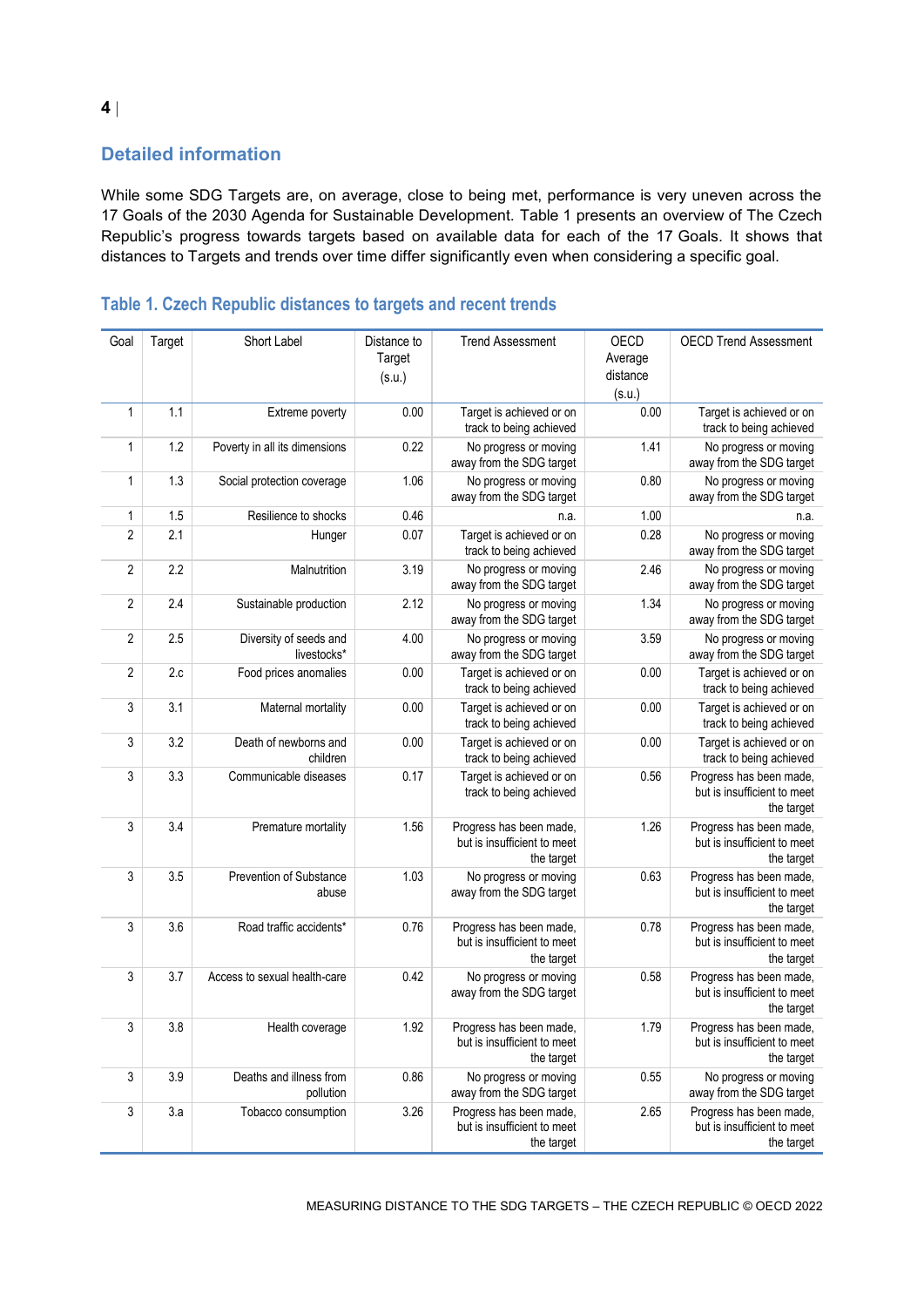| Goal           | Target | Short Label                           | Distance to      | <b>Trend Assessment</b>                                              | OECD                          | <b>OECD Trend Assessment</b>                                         |
|----------------|--------|---------------------------------------|------------------|----------------------------------------------------------------------|-------------------------------|----------------------------------------------------------------------|
|                |        |                                       | Target<br>(s.u.) |                                                                      | Average<br>distance<br>(s.u.) |                                                                      |
| 3              | 3.b    | Vaccination                           | 0.92             | Target is achieved or on<br>track to being achieved                  | 0.37                          | Target is achieved or on<br>track to being achieved                  |
| 3              | 3.d    | Health emergency<br>preparedness      | 1.31             | Progress has been made,<br>but is insufficient to meet<br>the target | 1.19                          | Target is achieved or on<br>track to being achieved                  |
| 4              | 4.1    | Primary and secondary<br>education    | 0.67             | No progress or moving<br>away from the SDG target                    | 1.17                          | No progress or moving<br>away from the SDG target                    |
| 4              | 4.2    | Pre-primary education                 | 1.08             | Target is achieved or on<br>track to being achieved                  | 0.24                          | Target is achieved or on<br>track to being achieved                  |
| 4              | 4.3    | Lifelong learning                     | 1.38             | No progress or moving<br>away from the SDG target                    | 1.25                          | No progress or moving<br>away from the SDG target                    |
| 4              | 4.4    | Skills for employment                 | 1.84             | No progress or moving<br>away from the SDG target                    | 1.23                          | No progress or moving<br>away from the SDG target                    |
| 4              | 4.5    | Disparities in education              | 1.39             | No progress or moving<br>away from the SDG target                    | 1.49                          | No progress or moving<br>away from the SDG target                    |
| 4              | 4.6    | Adults' literacy and numeracy         | 0.79             | n.a.                                                                 | 1.57                          | n.a.                                                                 |
| 4              | 4.7    | Skills for sustainable<br>development | 2.97             | n.a.                                                                 | 1.04                          | n.a.                                                                 |
| 4              | 4.c    | Qualification of teachers             | 0.00             | n.a.                                                                 | 0.60                          | n.a.                                                                 |
| 5              | 5.1    | Discrimination against women          | 1.80             | n.a.                                                                 | 1.32                          | n.a.                                                                 |
| 5              | 5.2    | Violence against women                | 0.46             | n.a.                                                                 | 0.89                          | n.a.                                                                 |
| 5              | 5.3    | Harmful practices                     | 2.31             | n.a.                                                                 | 1.37                          | n.a.                                                                 |
| 5              | 5.5    | Women's participation                 | 2.62             | No progress or moving<br>away from the SDG target                    | 1.89                          | Progress has been made,<br>but is insufficient to meet<br>the target |
| 5              | 5.b    | Women's empowerment                   | 0.66             | Progress has been made,<br>but is insufficient to meet<br>the target | 0.53                          | Target is achieved or on<br>track to being achieved                  |
| 6              | 6.3    | Water quality                         | 0.45             | Progress has been made,<br>but is insufficient to meet<br>the target | 0.68                          | Target is achieved or on<br>track to being achieved                  |
| 6              | 6.4    | Water-use efficiency                  | 0.41             | Target is achieved or on<br>track to being achieved                  | 0.54                          | Progress has been made,<br>but is insufficient to meet<br>the target |
| 6              | 6.5    | Water resources management            | 0.57             | n.a.                                                                 | 0.98                          | n.a.                                                                 |
| 6              | 6.6    | Water-related ecosystems*             | 2.24             | n.a.                                                                 | 2.18                          | n.a                                                                  |
| $\overline{7}$ | 7.1    | Access to energy                      | 0.00             | Target is achieved or on<br>track to being achieved                  | 0.00                          | Target is achieved or on<br>track to being achieved                  |
| 7              | 7.2    | Clean energy                          | 1.46             | Progress has been made,<br>but is insufficient to meet<br>the target | 0.62                          | Progress has been made,<br>but is insufficient to meet<br>the target |
| 7              | 7.3    | Energy efficiency                     | 1.30             | Progress has been made,<br>but is insufficient to meet<br>the target | 0.98                          | Progress has been made,<br>but is insufficient to meet<br>the target |
| 8              | 8.1    | GDP growth                            | 1.55             | No progress or moving<br>away from the SDG target                    | 1.89                          | No progress or moving<br>away from the SDG target                    |
| 8              | 8.2    | Productivity                          | 1.56             | No progress or moving<br>away from the SDG target                    | 1.77                          | No progress or moving<br>away from the SDG target                    |
| 8              | 8.4    | Material footprint                    | 0.76             | Progress has been made,<br>but is insufficient to meet<br>the target | 0.82                          | Progress has been made,<br>but is insufficient to meet<br>the target |
| 8              | 8.5    | Employment                            | 0.77             | Progress has been made,<br>but is insufficient to meet<br>the target | 0.97                          | No progress or moving<br>away from the SDG target                    |
| 8              | 8.6    | <b>NEET</b>                           | 0.96             | Progress has been made,                                              | 1.69                          | No progress or moving                                                |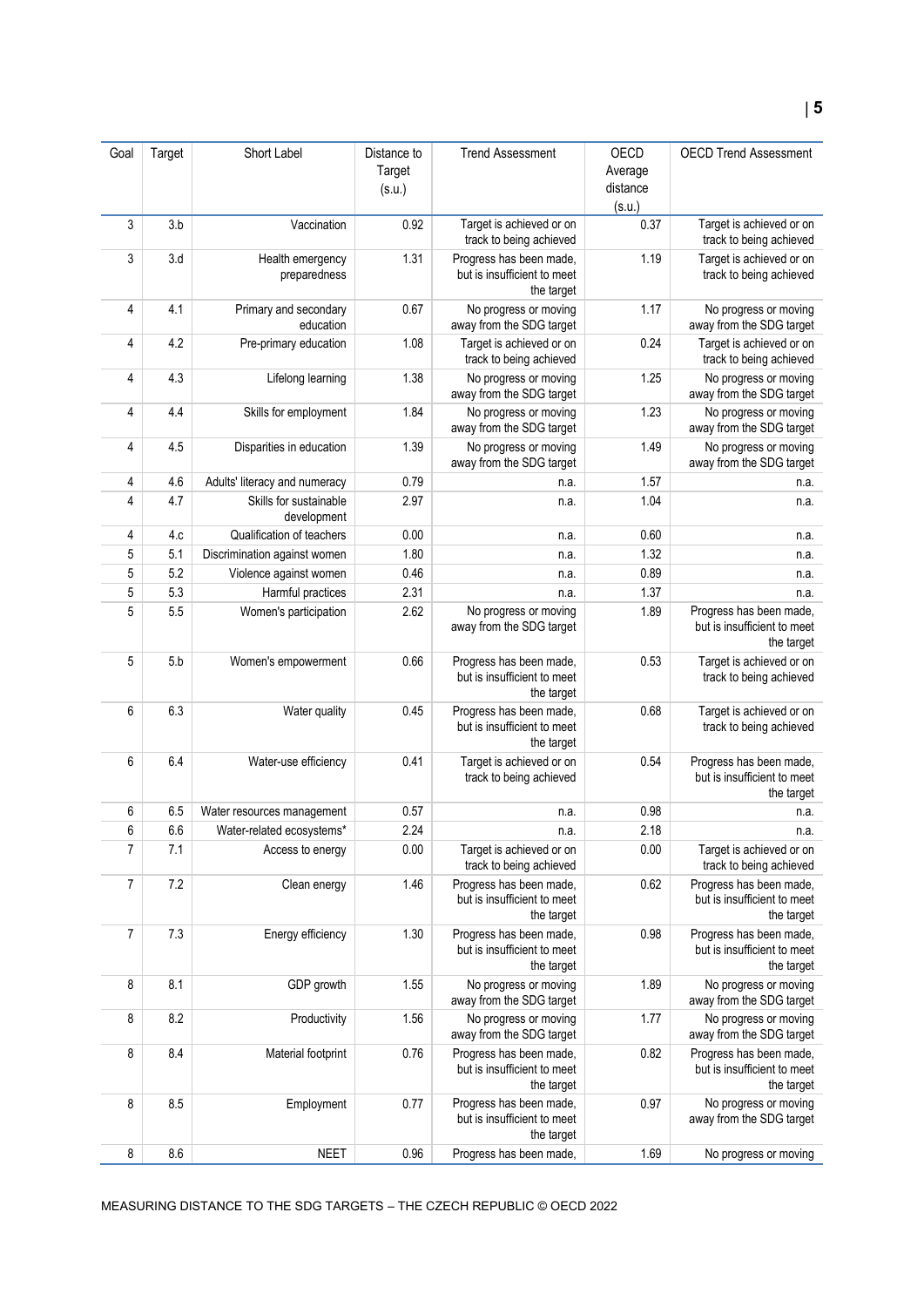| Goal | Target | Short Label                           | Distance to<br>Target<br>(s.u.) | <b>Trend Assessment</b>                                              | OECD<br>Average<br>distance<br>(s.u.) | <b>OECD Trend Assessment</b>                                         |
|------|--------|---------------------------------------|---------------------------------|----------------------------------------------------------------------|---------------------------------------|----------------------------------------------------------------------|
|      |        |                                       |                                 | but is insufficient to meet<br>the target                            |                                       | away from the SDG target                                             |
| 8    | 8.8    | Labour rights                         | 0.41                            | Progress has been made,<br>but is insufficient to meet<br>the target | 0.80                                  | Progress has been made,<br>but is insufficient to meet<br>the target |
| 8    | 8.10   | <b>Financial institutions</b>         | 0.97                            | No progress or moving<br>away from the SDG target                    | 0.45                                  | Target is achieved or on<br>track to being achieved                  |
| 8    | 8.b    | Strategy for youth<br>employment      | 0.00                            | n.a.                                                                 | 0.45                                  | n.a.                                                                 |
| 9    | 9.2    | Sustainable industry                  | 0.38                            | Progress has been made,<br>but is insufficient to meet<br>the target | 0.95                                  | No progress or moving<br>away from the SDG target                    |
| 9    | 9.4    | Environmental impact                  | 1.61                            | Progress has been made,<br>but is insufficient to meet<br>the target | 0.87                                  | Progress has been made,<br>but is insufficient to meet<br>the target |
| 9    | 9.5    | Research and development              | 1.21                            | Progress has been made,<br>but is insufficient to meet<br>the target | 1.06                                  | Progress has been made,<br>but is insufficient to meet<br>the target |
| 9    | 9.c    | ICT                                   | 0.25                            | Progress has been made,<br>but is insufficient to meet<br>the target | 0.36                                  | Progress has been made,<br>but is insufficient to meet<br>the target |
| 10   | 10.1   | Income distribution                   | 0.61                            | Progress has been made,<br>but is insufficient to meet<br>the target | 1.23                                  | No progress or moving<br>away from the SDG target                    |
| 10   | 10.2   | Social inclusion                      | 0.08                            | No progress or moving<br>away from the SDG target                    | 1.54                                  | No progress or moving<br>away from the SDG target                    |
| 10   | 10.3   | Inequalities of outcome               | 2.08                            | No progress or moving<br>away from the SDG target                    | 1.27                                  | Progress has been made,<br>but is insufficient to meet<br>the target |
| 10   | 10.4   | Redistribution                        | 0.98                            | No progress or moving<br>away from the SDG target                    | 1.12                                  | No progress or moving<br>away from the SDG target                    |
| 10   | 10.5   | Financial markets                     | 0.95                            | No progress or moving<br>away from the SDG target                    | 0.90                                  | No progress or moving<br>away from the SDG target                    |
| 10   | 10.7   | Migration                             | 0.00                            | n.a.                                                                 | 0.69                                  | n.a.                                                                 |
| 10   | 10.a   | Tariff-lines                          | 0.69                            | Progress has been made,<br>but is insufficient to meet<br>the target | 0.93                                  | Progress has been made,<br>but is insufficient to meet<br>the target |
| 10   | 10.c   | Remittances                           | 3.96                            | n.a.                                                                 | 2.21                                  | n.a.                                                                 |
| 11   | 11.1   | Housing                               | 0.87                            | Progress has been made,<br>but is insufficient to meet<br>the target | 0.80                                  | No progress or moving<br>away from the SDG target                    |
| 11   | 11.3   | Urbanization                          | 1.40                            | Progress has been made,<br>but is insufficient to meet<br>the target | 1.19                                  | Progress has been made,<br>but is insufficient to meet<br>the target |
| 11   | 11.5   | Impact of disasters                   | 0.83                            | n.a.                                                                 | 1.19                                  | n.a.                                                                 |
| 11   | 11.6   | Environmental impact of cities        | 0.68                            | Progress has been made,<br>but is insufficient to meet<br>the target | 0.49                                  | Progress has been made,<br>but is insufficient to meet<br>the target |
| 11   | 11.a   | Urban policies                        | 0.00                            | n.a.                                                                 | 0.23                                  | n.a.                                                                 |
| 11   | 11.b   | <b>Disaster Risk Reduction</b>        | 0.10                            | n.a.                                                                 | 0.81                                  | n.a.                                                                 |
| 12   | 12.1   | Sustainable cons. and prod.           | 0.00                            | n.a.                                                                 | 0.00                                  | n.a.                                                                 |
| 12   | 12.2   | Efficient use of natural<br>resources | 0.83                            | Progress has been made,<br>but is insufficient to meet<br>the target | 0.87                                  | Progress has been made,<br>but is insufficient to meet<br>the target |
| 12   | 12.3   | Food waste                            | 1.26                            | n.a.                                                                 | 1.36                                  | n.a.                                                                 |

MEASURING DISTANCE TO THE SDG TARGETS – THE CZECH REPUBLIC © OECD 2022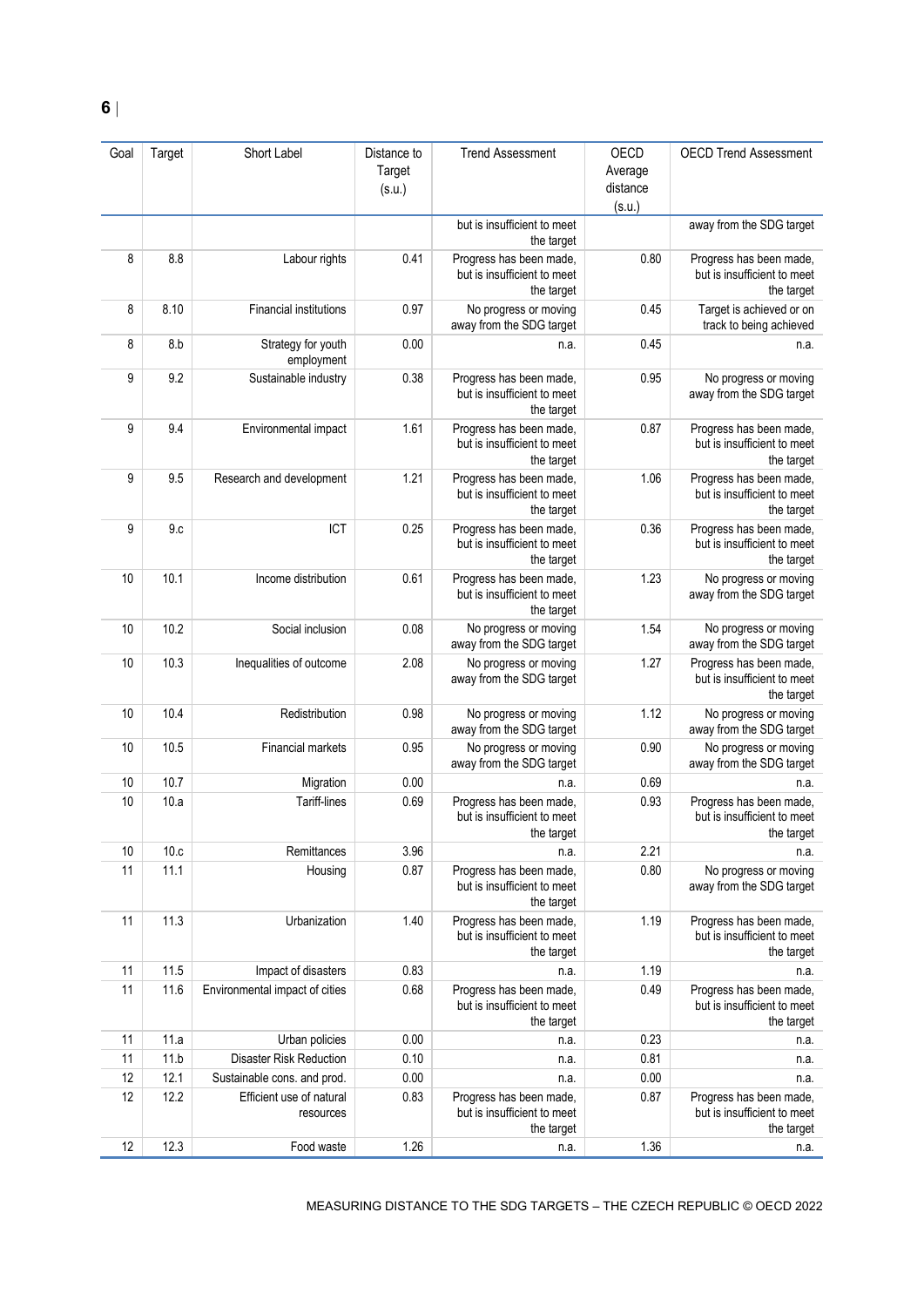| Goal | Target | Short Label                        | Distance to<br>Target<br>(s.u.) | <b>Trend Assessment</b>                                              | OECD<br>Average<br>distance<br>(s.u.) | <b>OECD Trend Assessment</b>                                         |
|------|--------|------------------------------------|---------------------------------|----------------------------------------------------------------------|---------------------------------------|----------------------------------------------------------------------|
| 12   | 12.4   | Chemical and hazardous<br>waste*   | 1.05                            | n.a.                                                                 | 1.02                                  | n.a.                                                                 |
| 12   | 12.5   | Waste generation                   | 0.87                            | Progress has been made,<br>but is insufficient to meet<br>the target | 0.66                                  | Progress has been made,<br>but is insufficient to meet<br>the target |
| 12   | 12.7   | Public procurement practices       | 0.00                            | n.a.                                                                 | 0.00                                  | n.a.                                                                 |
| 12   | 12.8   | Education for sustainability       | 2.97                            | n.a.                                                                 | 1.04                                  | n.a.                                                                 |
| 12   | 12.b   | Tourism sustainability             | 0.91                            | Progress has been made,<br>but is insufficient to meet<br>the target | 1.87                                  | No progress or moving<br>away from the SDG target                    |
| 13   | 13.1   | Resilience to climate events       | 0.19                            | n.a.                                                                 | 0.73                                  | n.a.                                                                 |
| 13   | 13.2   | Greenhouse gas emissions           | 1.65                            | Progress has been made,<br>but is insufficient to meet<br>the target | 1.15                                  | Progress has been made,<br>but is insufficient to meet<br>the target |
| 13   | 13.3   | Education for sustainability       | 2.97                            | n.a.                                                                 | 1.04                                  | n.a.                                                                 |
| 14   | 14.1   | Marine pollution**                 | 2.46                            | n.a.                                                                 | 1.84                                  | Progress has been made,<br>but is insufficient to meet<br>the target |
| 14   | 14.6   | Harmful subsidies to fisheries*    | 0.00                            | n.a.                                                                 | 0.36                                  | n.a.                                                                 |
| 14   | 14.b   | Small-scale fisheries              | 1.80                            | n.a.                                                                 | 1.64                                  | n.a.                                                                 |
| 15   | 15.1   | Ecosystem protection*              | 0.04                            | Target is achieved or on<br>track to being achieved                  | 0.74                                  | Progress has been made,<br>but is insufficient to meet<br>the target |
| 15   | 15.2   | Sustainable use of forest*         | 0.83                            | No progress or moving<br>away from the SDG target                    | 0.60                                  | Target is achieved or on<br>track to being achieved                  |
| 15   | 15.3   | Desertification                    | 0.54                            | n.a.                                                                 | 1.04                                  | n.a.                                                                 |
| 15   | 15.4   | Mountain ecosystems                | 0.02                            | Target is achieved or on<br>track to being achieved                  | 0.73                                  | Progress has been made,<br>but is insufficient to meet<br>the target |
| 15   | 15.5   | Threatened species*                | 0.30                            | Progress has been made,<br>but is insufficient to meet<br>the target | 1.20                                  | No progress or moving<br>away from the SDG target                    |
| 15   | 15.6   | Benefits from genetic<br>resources | 0.61                            | n.a.                                                                 | 0.78                                  | n.a.                                                                 |
| 15   | 15.8   | Invasive alien species*            | 0.67                            | n.a.                                                                 | 0.30                                  | n.a.                                                                 |
| 15   | 15.9   | National and local planning*       | 1.27                            | n.a.                                                                 | 0.54                                  | n.a.                                                                 |
| 16   | 16.1   | Violence and related deaths        | 0.59                            | Progress has been made,<br>but is insufficient to meet<br>the target | 0.66                                  | Progress has been made,<br>but is insufficient to meet<br>the target |
| 16   | 16.2   | Violence against children          | 0.00                            | Target is achieved or on<br>track to being achieved                  | 0.65                                  | No progress or moving<br>away from the SDG target                    |
| 16   | 16.3   | Rule of law                        | 1.99                            | No progress or moving<br>away from the SDG target                    | 2.33                                  | No progress or moving<br>away from the SDG target                    |
| 16   | 16.5   | Corruption and bribery             | 0.09                            | n.a.                                                                 | 0.17                                  | n.a.                                                                 |
| 16   | 16.6   | Accountable institutions           | 2.58                            | Progress has been made,<br>but is insufficient to meet<br>the target | 2.26                                  | Progress has been made,<br>but is insufficient to meet<br>the target |
| 16   | 16.7   | Inclusive decision-making          | 2.58                            | n.a.                                                                 | 1.85                                  | n.a.                                                                 |
| 16   | 16.9   | Legal identity for all             | 0.00                            | n.a.                                                                 | 0.00                                  | n.a.                                                                 |
| 16   | 16.10  | Access to information              | 0.00                            | n.a.                                                                 | 0.00                                  | n.a.                                                                 |
| 16   | 16.a   | National institutions              | 2.30                            | No progress or moving<br>away from the SDG target                    | 0.54                                  | Target is achieved or on<br>track to being achieved                  |
| 17   | 17.2   | Official Development<br>Assistance | 1.75                            | Progress has been made,<br>but is insufficient to meet               | 0.94                                  | Progress has been made,<br>but is insufficient to meet               |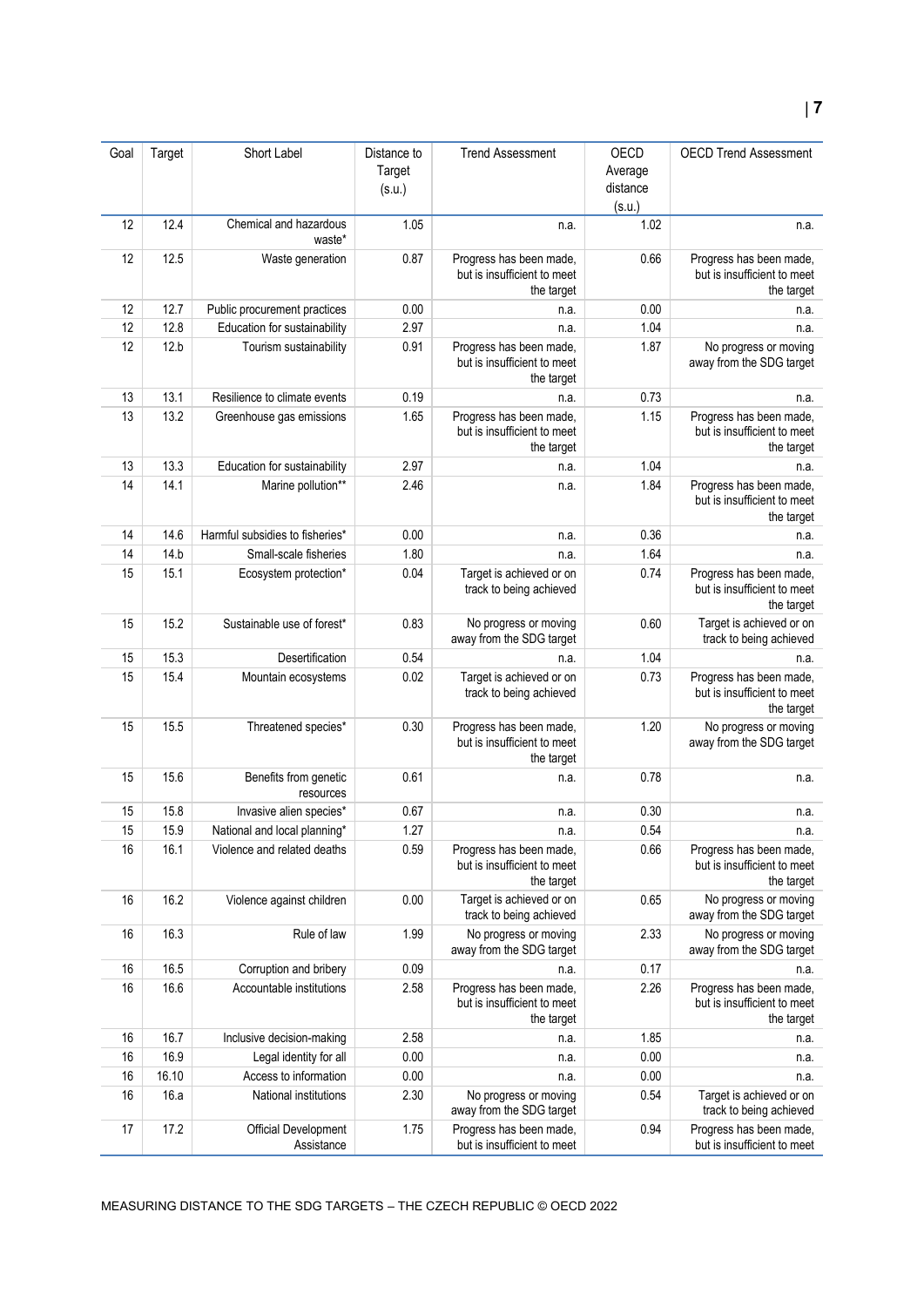| Goal | Target | Short Label                                                             | Distance to<br>Target<br>(s.u.) | <b>Trend Assessment</b>                             | OECD<br>Average<br>distance<br>(s.u.) | <b>OECD Trend Assessment</b>                        |
|------|--------|-------------------------------------------------------------------------|---------------------------------|-----------------------------------------------------|---------------------------------------|-----------------------------------------------------|
|      |        |                                                                         |                                 | the target                                          |                                       | the target                                          |
| 17   | 17.10  | Multilateral trading system                                             | 0.01                            | Target is achieved or on<br>track to being achieved | 0.45                                  | Target is achieved or on<br>track to being achieved |
| 17   | 17.12  | Market access for least<br>developed countries                          | 0.61                            | No progress or moving<br>away from the SDG target   | 0.72                                  | No progress or moving<br>away from the SDG target   |
| 17   | 17.15  | National leadership to<br>implement policies for poverty<br>eradication | 2.46                            | n.a.                                                | 2.32                                  | n.a.                                                |
| 17   | 17.16  | Global Partnership for<br>Sustainable Development                       | 1.98                            | n.a.                                                | 0.89                                  | n.a.                                                |
| 17   | 17.18  | Statistical capacity                                                    | 0.00                            | n.a.                                                | 0.09                                  | n.a.                                                |
| 17   | 17.19  | Statistical capacity-building                                           | 0.00                            | n.a.                                                | 0.11                                  | n.a.                                                |

Note: \* refers to targets with a 2020 deadline. \*\* refers to targets with a 2025 deadline. The OECD average is measured as the simple average across OECD countries with available data.

Source: All data is taken and adapted from (UNDESA, 2021<sub>[1]</sub>), *SDG Global Database*[, https://unstats.un.org/sdgs/unsdg](https://unstats.un.org/sdgs/unsdg) and (OECD, 2021<sub>[2]</sub>), *OECD.Stat,* <https://stats.oecd.org/> (accessed on 29 October 2021).

## <span id="page-7-0"></span>**How to read this country profile**

The OECD report *The Short and Winding Road to 2030: Measuring Distance to the SDG Targets* evaluates the distance that OECD countries need to travel to meet SDG targets for which data are currently available. It also looks at whether countries have been moving towards or away from these targets, and how likely they are to meet their commitments by 2030, based on an analysis of recent trends and the observed volatility in the different indicators.

As most authors and international organisations, this report adopts a rather simple geometric growth model for assessing the direction and pace of recent changes in the context of the SDGs. Yet, instead of making direct estimates of the value of the indicator by 2030, it models the likelihood of achieving a specific level using Monte Carlo simulations.

While the report provides an overview of where OECD countries, taken as a whole, currently stand, country profiles provide details of the performance and data availability of individual OECD countries.

#### *How to read the OECD SDG Wheel?*

Progress on SDGs requires a granular understanding of countries' strengths and weaknesses based on the consideration of the 169 targets of the 2030 Agenda. [Figure](#page-0-0) 1 shows both **current achievements** (in the inner circle; the longer the bar, the smaller the distance remaining to be travelled) **as well as whether OECD countries are on track** (or are at least making progress) to meet their commitments by 2030 (in the outer circle).

The length of each bar shows current level of achievement on each target. As detailed in the Methodological Annex, countries' distance to target is measured as the "standardised difference" between a country's current position and the target end-value. For each indicator, the standardised measurement unit (s.u.) is the standard deviation observed among OECD countries in the reference year (i.e. the year closest to 2015). Therefore, the longer the bar, the shorter the distance still to be travelled to reach the target by 2030. The colours of the bars applied to the various targets refer to the goals they pertain to.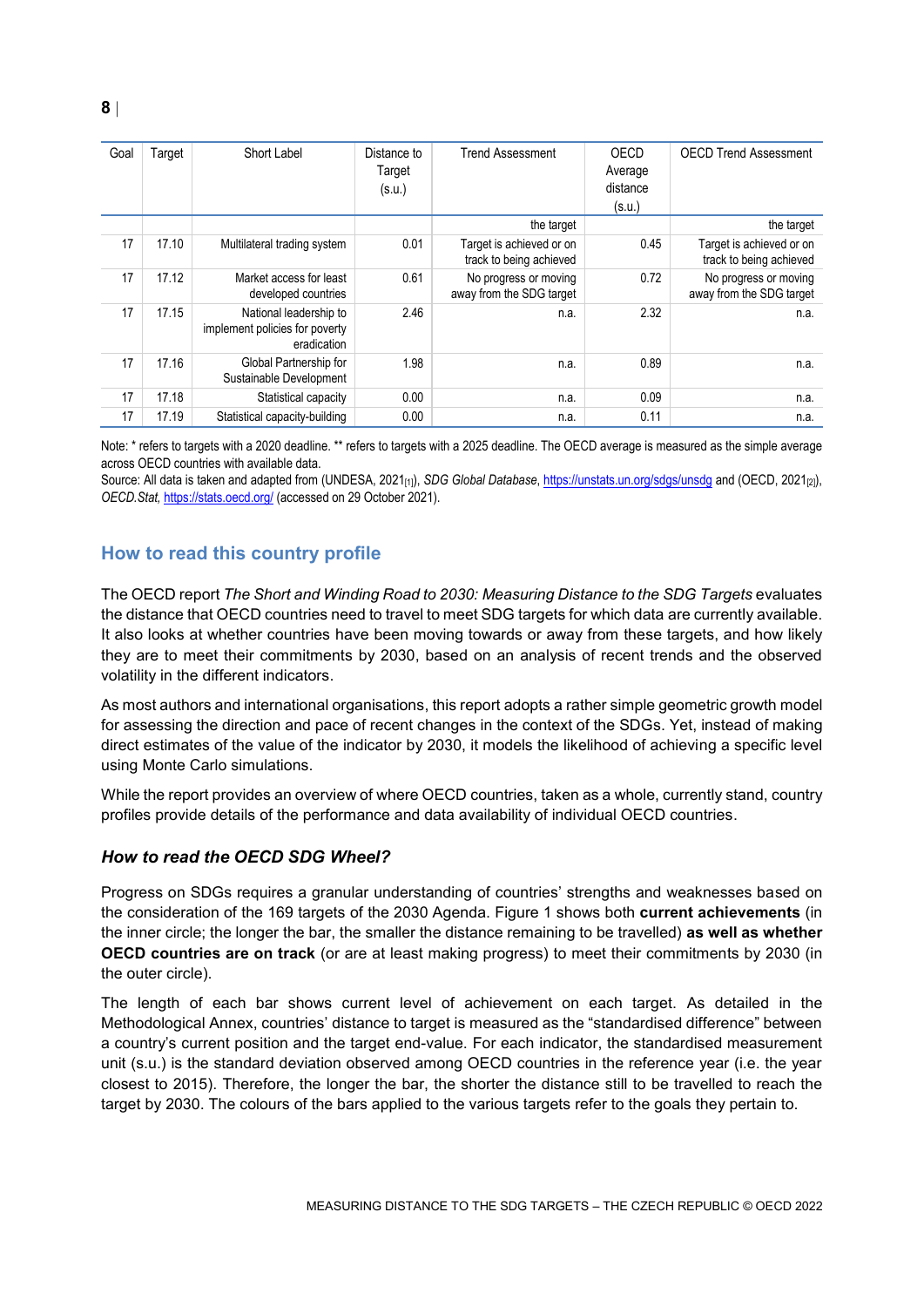The outer ring shows how OECD countries are performing over time and how likely they are to meet the different targets by 2030 based on the observed trends of the various indicators. It uses stoplight colours to classify the progress towards the target:

- green is used to indicate those countries that (based on the change in the different indicators over a recent period) should meet the target in 2030 just by maintaining their current pace of progress (i.e. more than 75% of (randomised) projections meet the target);
- yellow for those countries whose current pace of progress is insufficient to meet the target by 2030 (i.e. less than 75% of randomised projections meet the target, while the correlation coefficient between the indicator and the year is high and statistically significant, implying that a significant trend could be detected); and
- red for those countries whose recent changes have been stagnating or moving them further away from the target (i.e. less than 75% of randomised projections meet the target and the correlation coefficient between the indicator and the year is low or statistically insignificant, implying that no statistical trend could be identified).

### *How to read the Strength and Challenges sections?*

With the aim of helping its member countries in navigating the 2030 Agenda and in setting their own priorities for action, this report relies on a unique methodology for measuring the distance that OECD countries have to travel to achieve SDG targets. The identification of the main strengths and challenges proposed in this report relies on current performances only:

- A target is considered to be a strength when the distance to the target end-value is lower than 0.5 s.u. (i.e. the distance is deemed to be small) or when the country is closer to the target than the OECD average. For instance, while Korea's distance to Target 2.2 on malnutrition is 1.4 s.u. (i.e. classified as medium distance), the average OECD distance is 2.5 s.u. Therefore, Target 2.2 is categorised as being a strength for Korea.
- A target is considered to be a challenge when the distance to target is greater than 1.5 s.u. (i.e. distance is deemed to be long) or when the country is further away from the target than the OECD average. For instance, Estonia's distance to Target 4.2 on pre-primary education is 1.1 s.u. (i.e. medium distance), which is higher than the 0.24 s.u. distance for the OECD average. Target 4.2 is therefore classified as a weakness for Estonia.

While the lack of consistent time series often prevents an exhaustive assessment of trends, they are discussed when available and relevant in nuancing the assessment of current performance.

#### *How to read the Statistical Gaps section?*

In total, this report relies on 537 data series supporting 183 of the 247 indicators listed in the global indicator framework (or for close proxies of these indicators). These indicators cover 134 of the 169 SDG targets. Yet, target coverage is uneven across the 17 goals and among OECD member countries.

[Figure](#page-2-0) 2 summarises data availability:

- darker blue bars indicate the share of *targets* for which at least one indicator (including indicators providing context information) is available
- lighter blue bars indicate the share of *targets* for which the available indicator(s) include those having a clear normative direction (i.e. allowing to distinguish between good and bad performance), which are the only ones used to measure distances to target levels.
- medium blue bars indicate the share of *targets* for which progress over time can be gauged (i.e. at least three observations are available over a five-year period).